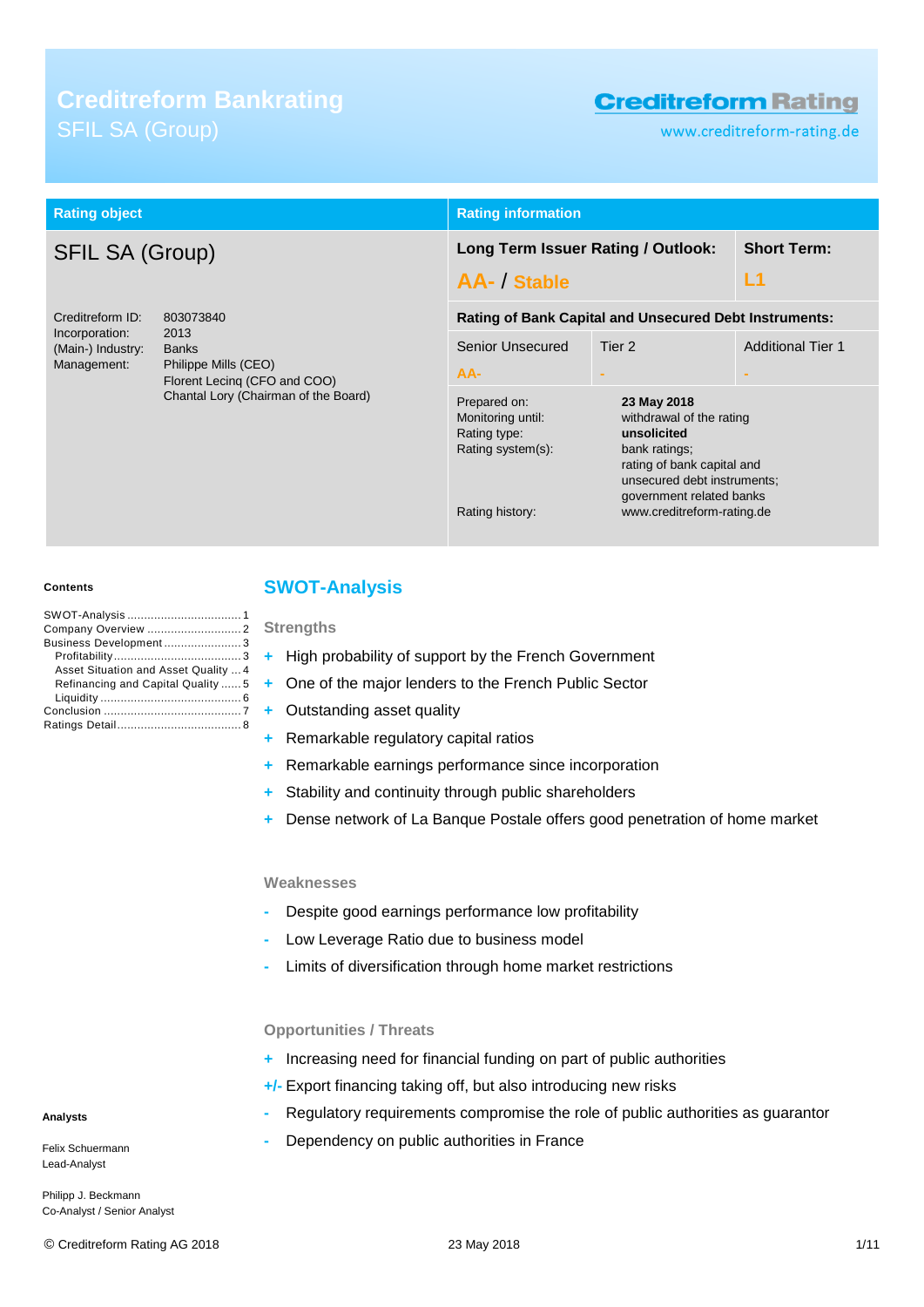# <span id="page-1-0"></span>**Company Overview**

The Société de financement local SA (in the following SFIL SA or SFIL) was founded in 2013 as a government owned development bank in order to guarantee stability in local public sector financing in France. The bank refinances medium and long term loans to local governments and public hospitals and engages in refinancing of export loans guaranteed by the French state. It provides additional services in the areas of loan management, middle and back office management solutions, asset and liability management reporting, accounting and third party management. The customers benefit from low refinancing costs due to explicit state guarantees and risk control.

The ownership of SFIL is shared by the French State, Caisse de Dépôts et Consignations (CDC) and La Banque Postale (LBP). SFIL SA owns a 100% subsidiary with CAFFIL, a leading European public sector covered bond issuer.



The SFIL acts as a service provider to both LBP and CAFFIL, an SFIL subsidiary. Loans to the French public sector are originated at LBP after previous approval by CAFFIL. In a true sale of loans, CAFFIL holds these loans on the balance sheet and refinances the transactions by issuing obligations foncières (French covered bonds) on international financial markets. SFIL, together with CAFFIL, is the second biggest public bond issuer after the French State itself.

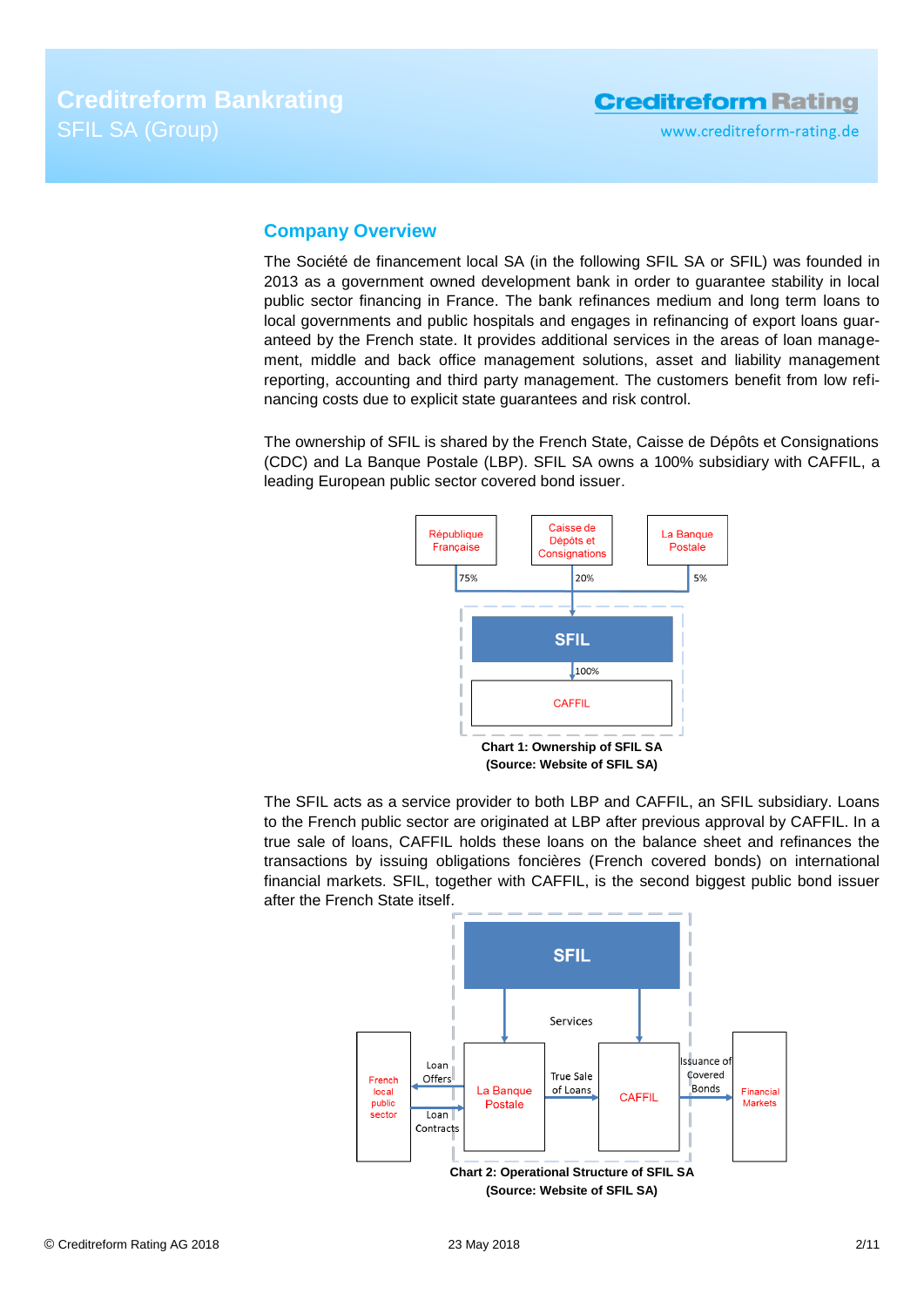# <span id="page-2-0"></span>**Business Development**

# <span id="page-2-1"></span>**Profitability**

The operating income of SFIL stems almost entirely from interest, with net interest income providing almost 95%. Operating income jumped 32.4% over the previous year, mostly from net interest income. Both interest income as well as expense declined YOY. Operating expense increased moderately over the preceding reporting year, resulting in a 129% increase of pre-impairment operating profit.

With a net write-up of assets due to recoveries on loans and borrowings, the Pre-Tax Profit in 2017 stood at €93m, an increase of 89.8% YOY. In sum, the bank delivered a net profit of €54m in 2017, in excess of what had been forecasted in the "#Horizon2021" strategic plan, and three times more than reported in the previous year.

A detailed group income statement for the years of 2014 through 2017 can be found in Figure 1 below:

| <b>Income Statement</b>                | 2014        | %       | 2015         | %        | 2016        | %       | 2017           | %     |
|----------------------------------------|-------------|---------|--------------|----------|-------------|---------|----------------|-------|
| Income $(6000)$                        |             |         |              |          |             |         |                |       |
| Net Interest Income                    | 77.000      | 102,7%  | 89.000       | 103,5%   | 142.000     | 102,2%  | 174.000        | 94,6% |
| Net Fee & Commission Income            | $-4.000$    | $-5,3%$ | $-4.000$     | $-4,7%$  | $\mathbf 0$ | 0.0%    | 3.000          | 1,6%  |
| Net Insurance Income                   | <b>NA</b>   | 0,0%    | <b>NA</b>    | 0,0%     | <b>NA</b>   | 0.0%    | <b>NA</b>      | 0,0%  |
| Net Trading Income                     | $-3.000$    | $-4,0%$ | 1.000        | 1,2%     | $-3.000$    | $-2,2%$ | 7.000          | 3,8%  |
| <b>Equity Accounted Results</b>        | $\mathbf 0$ | 0,0%    | $\mathbf{0}$ | 0,0%     | $\Omega$    | 0.0%    | $\overline{0}$ | 0,0%  |
| Dividends from Equity Instruments      | <b>NA</b>   | 0.0%    | <b>NA</b>    | 0,0%     | <b>NA</b>   | 0.0%    | <b>NA</b>      | 0,0%  |
| <b>Rental Revenue</b>                  | <b>NA</b>   | 0,0%    | <b>NA</b>    | 0,0%     | <b>NA</b>   | 0.0%    | <b>NA</b>      | 0,0%  |
| Lease and Rental Revenue               | <b>NA</b>   | 0.0%    | <b>NA</b>    | 0.0%     | <b>NA</b>   | 0.0%    | <b>NA</b>      | 0,0%  |
| <b>Other Noninterest Income</b>        | 5.000       | 6,7%    | <b>NA</b>    | 0,0%     | <b>NA</b>   | 0.0%    | <b>NA</b>      | 0,0%  |
| <b>Operating Income</b>                | 75.000      | 100%    | 86.000       | 100%     | 139.000     | 100%    | 184.000        | 100%  |
| Expenses (€000)                        |             |         |              |          |             |         |                |       |
| Depreciation and Amortisation          | 1.000       | 0,9%    | 3.000        | 2,5%     | 5.000       | 4,7%    | 6.000          | 5,3%  |
| Personnel Expense                      | 44.000      | 37.6%   | 47.000       | 38.5%    | 49.000      | 45.8%   | 51.000         | 45,1% |
| Occupancy & Equipment                  | <b>NA</b>   | 0,0%    | <b>NA</b>    | 0,0%     | <b>NA</b>   | 0.0%    | <b>NA</b>      | 0,0%  |
| Tech & Communications Expense          | <b>NA</b>   | 0.0%    | <b>NA</b>    | 0.0%     | <b>NA</b>   | 0.0%    | <b>NA</b>      | 0,0%  |
| Marketing and Promotion Expense        | <b>NA</b>   | 0.0%    | <b>NA</b>    | 0,0%     | <b>NA</b>   | 0.0%    | <b>NA</b>      | 0,0%  |
| <b>Other Provisions</b>                | <b>NA</b>   | 0.0%    | <b>NA</b>    | 0,0%     | <b>NA</b>   | 0.0%    | <b>NA</b>      | 0,0%  |
| Other Expense                          | 72.000      | 61,5%   | 72.000       | 59,0%    | 53.000      | 49,5%   | 56.000         | 49,6% |
| <b>Operating Expense</b>               | 117.000     | 100%    | 122.000      | 100%     | 107.000     | 100%    | 113.000        | 100%  |
| Operating Profit & Impairment (€000)   |             |         |              |          |             |         |                |       |
| <b>Pre-impairment Operating Profit</b> | $-42.000$   |         | $-36.000$    |          | 31.000*     |         | 71.000         |       |
| Asset Writedowns                       | $\Omega$    |         | $-6.000$     |          | $-18.000$   |         | $-22.000$      |       |
| Net Income (€000)                      |             |         |              |          |             |         |                |       |
| Nonrecurring Revenue                   | <b>NA</b>   |         | <b>NA</b>    |          | $N_A$       |         | <b>NA</b>      |       |
| Nonrecurring Expense                   | <b>NA</b>   |         | <b>NA</b>    |          | <b>NA</b>   |         | <b>NA</b>      |       |
| <b>Pre-tax Profit</b>                  | $-42.000$   |         | $-30.000$    |          | 49.000      |         | 93.000         |       |
| Income Tax Expense                     | $-8.000$    | 19.0%   | 29.000       | $-96.7%$ | 31,000      | 63,3%   | 39,000         | 41,9% |
| <b>Discontinued Operations</b>         | $\Omega$    |         | $\Omega$     |          | C           |         | $\Omega$       |       |
| <b>Net Profit</b>                      | $-34.000$   |         | $-59.000$    |          | 18.000      |         | 54.000         |       |

*\*Difference due to rounding*

**Figure 1: Group income statement (Source: S&P Global Market Intelligence)**

As a result of the threefold increase of the net profit, income ratios depending on net profit mostly tripled as well. Compared to a peer group of other development banks, income ratios were on the lower end of results. This is not surprising, given the operating income stems from financing low risk public sector entities.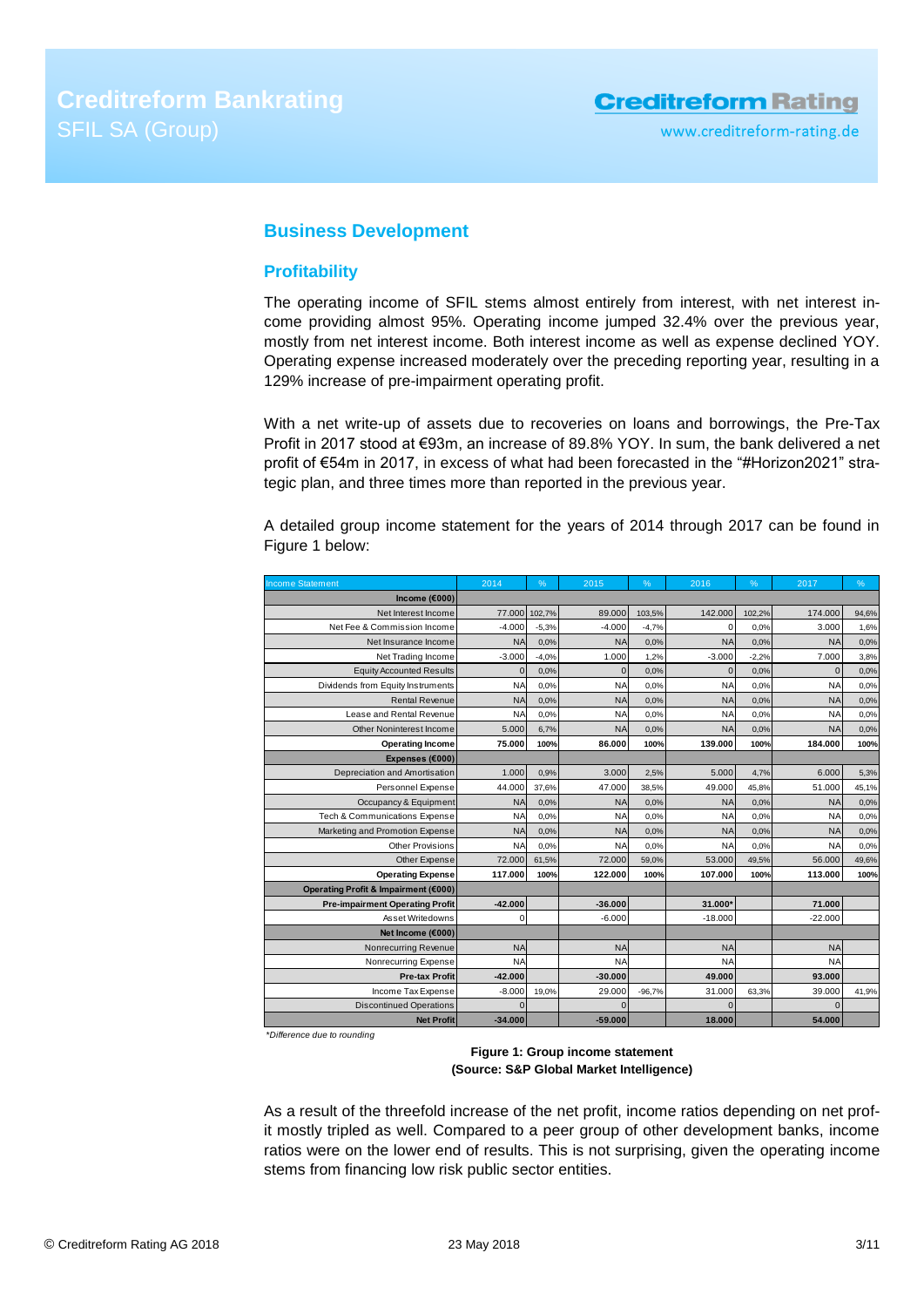It is noteworthy, that the overall development of operating profit since the bank's founding in 2013 has been generally very positive and steady.

A detailed overview of the income ratios for the years of 2014 through 2017 can be found in Figure 2 below:

| Income Ratios (%)               | 2014    | $\frac{9}{6}$ | 2015    | $\%$     | 2016             | $\%$     | 2017  | $\frac{9}{6}$ |
|---------------------------------|---------|---------------|---------|----------|------------------|----------|-------|---------------|
| Return on Average Assets (ROAA) | $-0,04$ | 0.04          | $-0,07$ | $-0.03$  | 0,02             | 0.09     | 0,07  | 0,05          |
| Return on Equity (ROAE)         | $-2.41$ | 2.70          | $-4.22$ | $-1.82$  | .30 <sub>l</sub> | 5.52     | 3,78  | 2.48          |
| RoRWA                           | $-0,60$ | <b>NA</b>     | $-0,99$ | $-0,40$  | 0,32             | 1,32     | 0.96  | 0,64          |
| Net Interest Margin             | 0.09    | $-0.05$       | 0,11    | 0.01     | 0,18             | 0.07     | 0.24  | 0,06          |
| Cost income Ratio ex. Trading   | 150.00  | $-42.68$      | 143.53  | $-6,47$  | 75.35            | $-68.18$ | 63.84 | $-11,51$      |
| Cost income Ratio               | 156.00  | 3.10          | 141,86  | $-14.14$ | 76.98            | $-64,88$ | 61.41 | $-15,57$      |
| Change in % Points              |         |               |         |          |                  |          |       |               |

**Figure 2: Group key earnings figures (Source: S&P Global Market Intelligence)**

## <span id="page-3-0"></span>**Asset Situation and Asset Quality**

The balance sheet of SFIL SA generally decreased over the course of the observed period, from €88.0bn in 2014 to €72.4bn in 2017, with decreases observed across all major financial assets. Chiefly responsible for the decrease in 2017 was mainly the amortization of loans and securities, which exceeded the purchase of loans from LBP as well as the decrease in the balance of the Banque de France account.

The dense LBP network enables SFIL to service a wide array of customers, with loans ranging from €40k to €90m in 2017. The capability of SFIL to issue very long term loans via CAFFIL at competitive terms resulted in 57% of loans issued in 2017 with maturities of longer than 15 years. 59% of all loans and securities were issued to municipalities or federations of municipalities, 15% to departments, 14% to public healthcare institutions, and 11% to others.

2017 has also been the year where another staple of income, export financing, took off. SFIL became the biggest liquidity provider for state-guaranteed export credits, with €2.6bn of confirmed refinancing in 2017 and another 70 potential projects worth more than €24bn in the pipeline. However, the total drawdown of new export credit loans was merely €0.2bn in 2017 compared to the purchase of loans from LBP with €3.3bn.

A detailed look at the development of the asset side of the balance sheet for the years of 2014 through 2017 can be taken in Figure 3 below:

| Assets (€000)                            | 2014       | %     | 2015       | %     | 2016       | %     | 2017       | %     |
|------------------------------------------|------------|-------|------------|-------|------------|-------|------------|-------|
| Cash and Balances with Central Banks     | 877,000    | 1,0%  | 3.361.000  | 4,0%  | 4.878.000  | 6,2%  | 2.560.000  | 3,5%  |
| Net Loans to Banks                       | 2.847.000  | 3,2%  | 2.530.000  | 3,0%  | 390,000    | 0,5%  | 295,000    | 0.4%  |
| Net Loans to Customers                   | 66.175.000 | 75.2% | 63.209.000 | 75,5% | 59.682.000 | 75,6% | 57.014.000 | 78,7% |
| <b>Total Securities</b>                  | 14.365.000 | 16,3% | 11.127.000 | 13,3% | 11.531.000 | 14,6% | 10.023.000 | 13,8% |
| <b>Financial Assets</b>                  | 84.264.000 | 96%   | 80.227.000 | 96%   | 76.481.000 | 97%   | 69.892.000 | 96%   |
| Equity Accounted Investments             |            | 0,0%  |            | 0,0%  |            | 0,0%  |            | 0.0%  |
| Other Investments                        | <b>NA</b>  | 0.0%  | <b>NA</b>  | 0,0%  | NA         | 0,0%  | <b>NA</b>  | 0.0%  |
| Insurance Assets                         | <b>NA</b>  | 0.0%  | <b>NA</b>  | 0,0%  | <b>NA</b>  | 0.0%  | <b>NA</b>  | 0.0%  |
| Noncurrent Assets HFS & Discontinued Ops | <b>NA</b>  | 0,0%  | <b>NA</b>  | 0,0%  | <b>NA</b>  | 0.0%  | NA         | 0.0%  |
| Tangible and Intangible Assets           | 12,000     | 0,0%  | 21,000     | 0,0%  | 27,000     | 0.0%  | 35,000     | 0.0%  |
| Tax Assets                               | 116,000    | 0.1%  | 116,000    | 0.1%  | 113,000    | 0.1%  | 64.000     | 0,1%  |
| <b>Total Other Assets</b>                | 3.610.000  | 4,1%  | 3.319.000  | 4,0%  | 2.316.000  | 2,9%  | 2.441.000  | 3,4%  |
| <b>Total Assets</b>                      | 88.002.000 | 100%  | 83.683.000 | 100%  | 78.937.000 | 100%  | 72.432.000 | 100%  |

**Figure 3: Development of assets**

**(Source: S&P Global Market Intelligence)**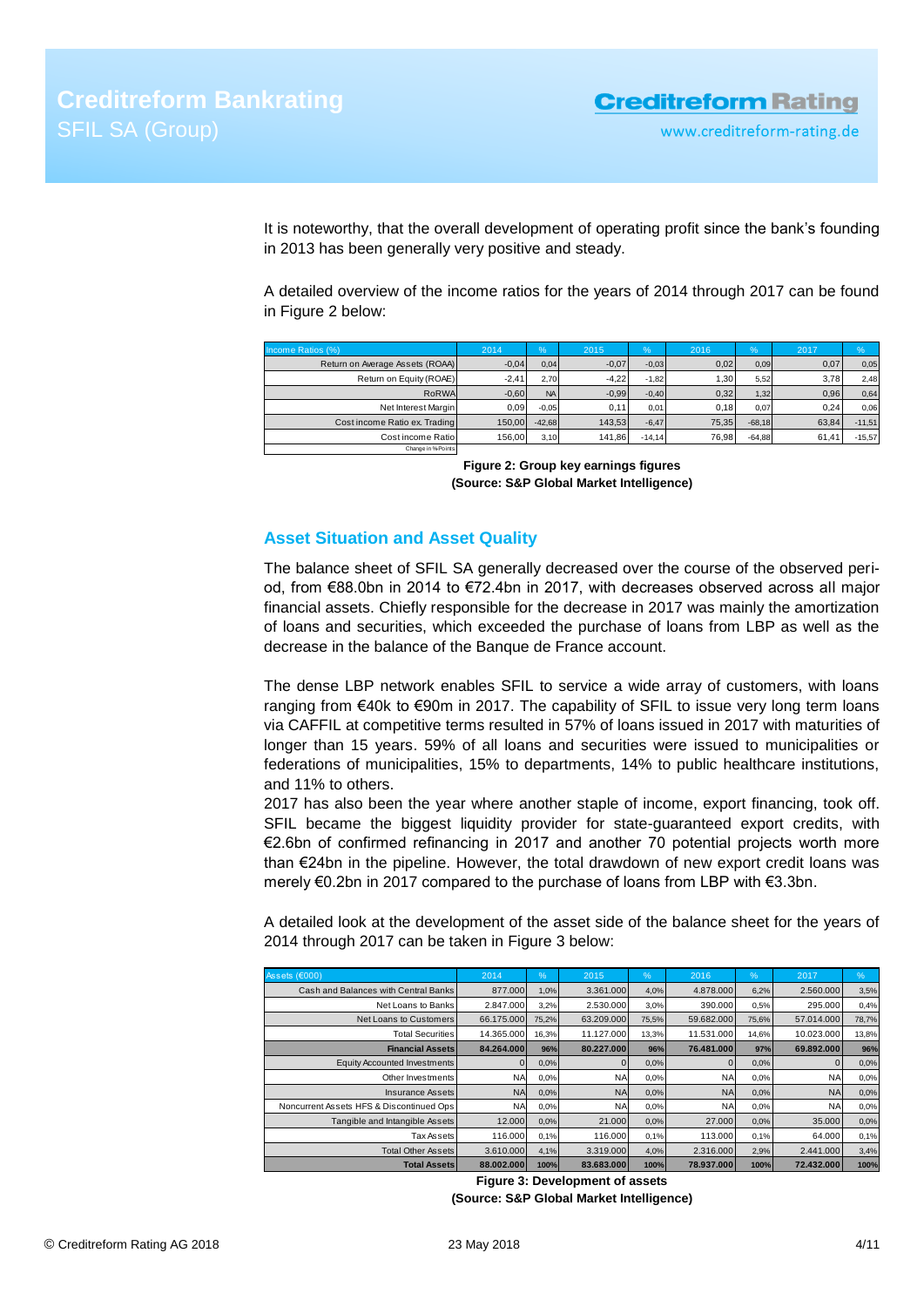The quality of assets is, given the specialization of SFIL SA, naturally very good. Nonperforming loans (NPL) account for less than 1% of total loans issued and represent less than 10% of risk-weighted assets (RWA). The ratio of RWA compared to total assets is, with less than 8%, well below the ratio of commercial banks.

A detailed overview of the asset quality for the years of 2014 through 2017 can be found in Figure 4 below:

| Asset-Quality (%)                     | 2014      | $\%$           | 2015      | $\frac{9}{6}$  | 2016      | %         | 2017      | $\frac{9}{6}$ |
|---------------------------------------|-----------|----------------|-----------|----------------|-----------|-----------|-----------|---------------|
| Non Performing Loans (NPL) / Loans    | <b>NA</b> | N <sub>A</sub> | <b>NA</b> | NA I           | 0.93      | <b>NA</b> | 0,98      | 0,05          |
| NPL/RWA                               | <b>NA</b> | <b>NA</b>      | <b>NA</b> | NA I           | 10.27     | <b>NA</b> | 9.66      | $-0.61$       |
| Potential Problem Loans / NPL         | <b>NA</b> | <b>NA</b>      | <b>NA</b> | N <sub>A</sub> | <b>NA</b> | <b>NA</b> | <b>NA</b> | <b>NA</b>     |
| Reserves / Impaired Loans             | 23.76     | $-9.31$        | 19.17     | $-4.59$        | 19.03     | $-0.14$   | 9.50      | $-9.53$       |
| Net Write-offs / Risk-adjusted Assets | <b>NA</b> | <b>NA</b>      | <b>NA</b> | N <sub>A</sub> | <b>NA</b> | <b>NA</b> | <b>NA</b> | <b>NA</b>     |
| Risk-weighted Assets/Assets           | 7.04      | 0,80           | 6.79      | $-0.25$        | 6.87      | 0.09      | 7.97      | 1.10          |
| Change in % Points                    |           |                |           |                |           |           |           |               |

# <span id="page-4-0"></span>**Refinancing and Capital Quality**

| Non Performing Loans (NPL) / Loans<br>NPL/RWA                                                                                                                                                                                                                                                                                                                                                                                                                                                               |                                                                                    |              | 2015                     |              | 2016              |              |                      |               |
|-------------------------------------------------------------------------------------------------------------------------------------------------------------------------------------------------------------------------------------------------------------------------------------------------------------------------------------------------------------------------------------------------------------------------------------------------------------------------------------------------------------|------------------------------------------------------------------------------------|--------------|--------------------------|--------------|-------------------|--------------|----------------------|---------------|
|                                                                                                                                                                                                                                                                                                                                                                                                                                                                                                             | <b>NA</b>                                                                          | <b>NA</b>    | <b>NA</b>                | <b>NA</b>    | 0,93              | <b>NA</b>    | 0,98                 | 0,05          |
|                                                                                                                                                                                                                                                                                                                                                                                                                                                                                                             | <b>NA</b>                                                                          | <b>NA</b>    | <b>NA</b>                | <b>NA</b>    | 10,27             | <b>NA</b>    | 9,66                 | $-0,61$       |
| Potential Problem Loans / NPL                                                                                                                                                                                                                                                                                                                                                                                                                                                                               | <b>NA</b>                                                                          | <b>NA</b>    | <b>NA</b>                | <b>NA</b>    | <b>NA</b>         | <b>NA</b>    | <b>NA</b>            | <b>NA</b>     |
| Reserves / Impaired Loans                                                                                                                                                                                                                                                                                                                                                                                                                                                                                   | 23,76                                                                              | $-9,31$      | 19,17                    | $-4,59$      | 19,03             | $-0,14$      | 9,50                 | $-9,53$       |
| Net Write-offs / Risk-adjusted Assets                                                                                                                                                                                                                                                                                                                                                                                                                                                                       | <b>NA</b>                                                                          | <b>NA</b>    | <b>NA</b>                | <b>NA</b>    | <b>NA</b>         | <b>NA</b>    | <b>NA</b>            | <b>NA</b>     |
| Risk-weighted Assets/Assets<br>Change in %Points                                                                                                                                                                                                                                                                                                                                                                                                                                                            | 7,04                                                                               | 0,80         | 6,79                     | $-0,25$      | 6,87              | 0,09         | 7,97                 | 1,10          |
|                                                                                                                                                                                                                                                                                                                                                                                                                                                                                                             | Figure 4: Development of asset quality<br>(Source: S&P Global Market Intelligence) |              |                          |              |                   |              |                      |               |
| <b>Refinancing and Capital Quality</b>                                                                                                                                                                                                                                                                                                                                                                                                                                                                      |                                                                                    |              |                          |              |                   |              |                      |               |
| ing in no deposits from customers. Financial liabilities decreased for the fourth consecu-<br>tive year. Last year's decrease was predominantly due to decreasing outstanding French<br>covered bonds, as amortization was greater than issuance, as well as a decrease in<br>shareholder refinancing through long-term borrowing from banks.<br>The maturity structure of SFIL/CAFFIL is mostly long term. One third has a maturity of 1<br>to 5 years, while another half has a maturity of over 5 years. |                                                                                    |              |                          |              |                   |              |                      |               |
| Due to SFIL's bank capital and debt structure and the likelihood of state support, SFIL's<br>preferred senior unsecured debt instruments have not been notched down in comparison<br>to the long term issuer rating.<br>A detailed overview of the development of liabilities for the years of 2014 through 2017<br>can be found in Figure 5 below:                                                                                                                                                         |                                                                                    |              |                          |              |                   |              |                      |               |
|                                                                                                                                                                                                                                                                                                                                                                                                                                                                                                             |                                                                                    |              |                          |              |                   |              |                      |               |
| Liabilities (€000)                                                                                                                                                                                                                                                                                                                                                                                                                                                                                          | 2014                                                                               | %            | 2015                     | %            | 2016              | %            | 2017                 | %             |
| <b>Total Deposits from Banks</b>                                                                                                                                                                                                                                                                                                                                                                                                                                                                            | 9.788.000                                                                          | 11,3%        | 8.837.000                | 10,7%        | 6.720.000         | 8,7%         | 4.215.000            | 5,9%          |
| <b>Total Deposits from Customers</b>                                                                                                                                                                                                                                                                                                                                                                                                                                                                        | 0                                                                                  | 0,0%         | $\mathbf{0}$             | 0,0%         | $\mathbf 0$       | 0,0%         | $\mathbf 0$          | 0,0%          |
| <b>Total Debt</b>                                                                                                                                                                                                                                                                                                                                                                                                                                                                                           | 58.501.000                                                                         | 67,6%        | 57.740.000               | 70,2%        | 57.681.000        | 74,4%        | 56.315.000           | 79,4%         |
| Derivative Liabilities                                                                                                                                                                                                                                                                                                                                                                                                                                                                                      | 15.399.000                                                                         | 17,8%        | 13.537.000               | 16,4%        | 11.063.000        | 14,3%        | 8.950.000            | 12,6%         |
| Securities Sold, not yet Purchased<br><b>Other Financial Liabilities</b>                                                                                                                                                                                                                                                                                                                                                                                                                                    | <b>NA</b><br>$\mathbf{0}$                                                          | 0,0%<br>0,0% | <b>NA</b><br>$\mathbf 0$ | 0,0%<br>0,0% | NA<br>$\mathbf 0$ | 0,0%<br>0,0% | NA<br>$\overline{0}$ | 0,0%<br>0,0%  |
| <b>Total Financial Liabilities</b>                                                                                                                                                                                                                                                                                                                                                                                                                                                                          | 83.688.000                                                                         | 97%          | 80.114.000               | 97%          | 75.464.000        | 97%          | 69.480.000           | 98%           |
| Insurance Liabilities                                                                                                                                                                                                                                                                                                                                                                                                                                                                                       | <b>NA</b>                                                                          | 0,0%         | <b>NA</b>                | 0,0%         | NA                | 0,0%         | <b>NA</b>            | 0,0%          |
| Non-Current Liab. HFS & Discontinued Ops                                                                                                                                                                                                                                                                                                                                                                                                                                                                    | NA                                                                                 | 0,0%         | <b>NA</b>                | 0,0%         | <b>NA</b>         | 0,0%         | NA                   | 0,0%          |
| Unit-Linked Insurance and Investment Contr.                                                                                                                                                                                                                                                                                                                                                                                                                                                                 | <b>NA</b>                                                                          | 0,0%         | <b>NA</b>                | 0,0%         | <b>NA</b>         | 0,0%         | <b>NA</b>            | 0,0%          |
| <b>Tax Liabilities</b>                                                                                                                                                                                                                                                                                                                                                                                                                                                                                      | <b>NA</b>                                                                          | 0,0%         | <b>NA</b>                | 0,0%         | <b>NA</b>         | 0,0%         | <b>NA</b>            |               |
| Noncurrent Asset Retirement Obligations                                                                                                                                                                                                                                                                                                                                                                                                                                                                     | <b>NA</b>                                                                          | 0,0%         | <b>NA</b>                | 0,0%         | <b>NA</b>         | 0,0%         | <b>NA</b>            | 0,0%          |
| Other Provisions                                                                                                                                                                                                                                                                                                                                                                                                                                                                                            | <b>NA</b>                                                                          | 0,0%         | <b>NA</b>                | 0,0%         | <b>NA</b>         | 0,0%         | <b>NA</b>            | 0,0%          |
| <b>Total Other Liabilities</b>                                                                                                                                                                                                                                                                                                                                                                                                                                                                              | 2.905.000                                                                          | 3,4%         | 2.184.000                | 2,7%         | 2.085.000         | 2,7%         | 1.483.000            | 2,1%          |
| <b>Total Liabilities</b>                                                                                                                                                                                                                                                                                                                                                                                                                                                                                    | 86.593.000                                                                         | 98,4%        | 82.298.000               | 98,3%        | 77.549.000        | 98,2%        | 70.963.000           | 0,0%<br>98,0% |
| <b>Total Equity</b>                                                                                                                                                                                                                                                                                                                                                                                                                                                                                         | 1.409.000                                                                          | 1,6%         | 1.385.000                | 1,7%         | 1.388.000         | 1,8%         | 1.469.000            | 2,0%          |
| <b>Total Passiva</b>                                                                                                                                                                                                                                                                                                                                                                                                                                                                                        | 88.002.000                                                                         | 100%         | 83.683.000               | 100%         | 78.937.000        | 100%         | 72.432.000           | 100%          |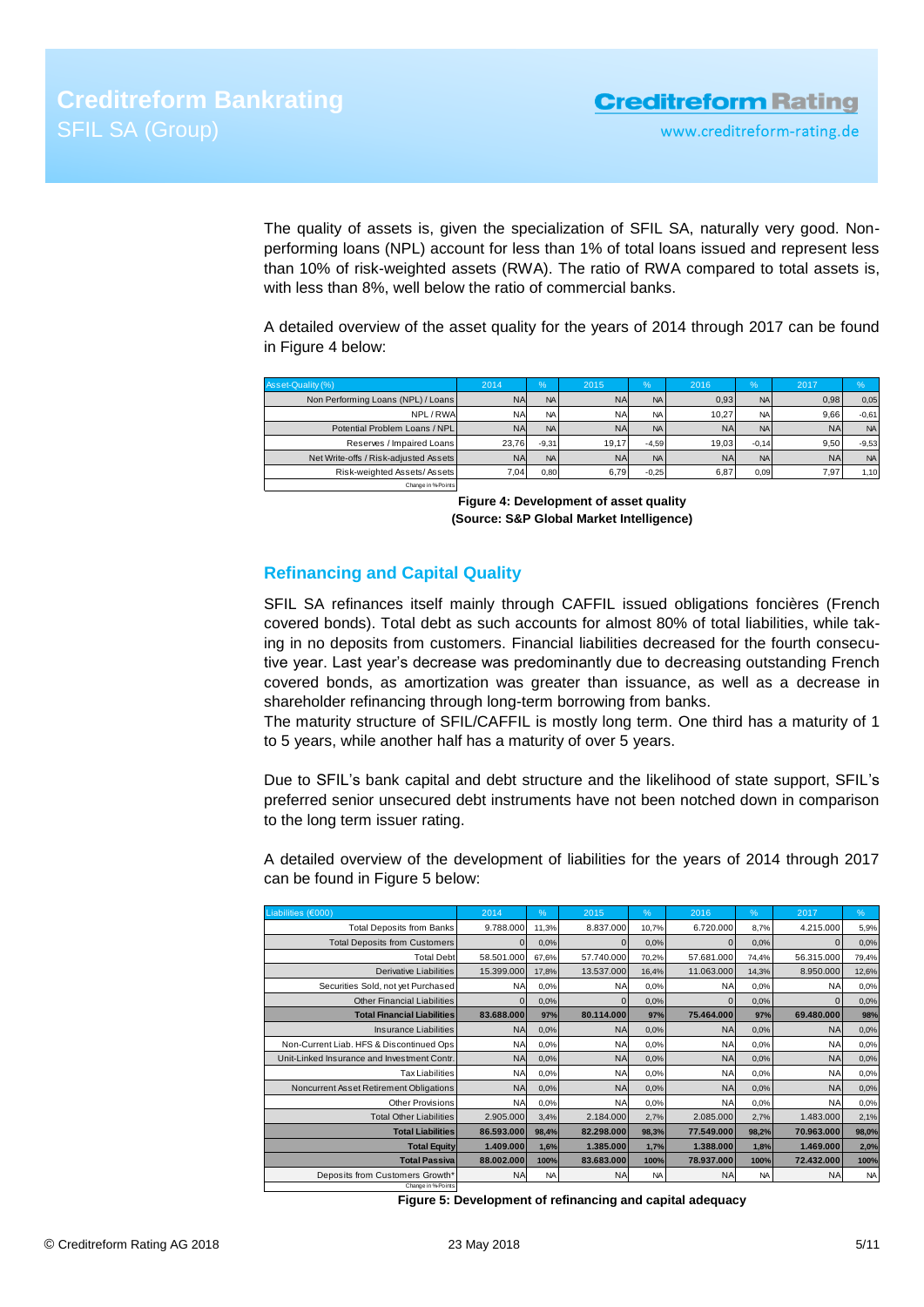# **Creditreform Rating**

www.creditreform-rating.de

### **(Source: S&P Global Market Intelligence)**

The development of capital ratios was negative in 2017. While in absolute terms capital ratio values rose over the previous year, the ratios declined due to a 6.5% increase in risk-weighted assets (RWA). Nevertheless, these values were very much in excess of regulatory requirements. Following the SREP conducted by the ECB, the phased-in CET1-ratio must stand at 7.125% as of January 1, 2018, and as such per December 31, 2017, the reported ratio was more than three times as high.

The leverage ratio of SFIL stood at 2% for 2017. The difficulty in fulfilling the requirement is due to SFIL's business model as a lender to public authorities, which are likely to have a 0% risk weight. The European Commission is expected to ease the leverage ratio requirements for development banks.

The total equity ratio is with 2.03% very low, but due to the business model pursued by SFIL, this appears reasonable.

A detailed overview of the development of capital ratios for the years of 2014 through 2017 can be found in Figure 6 below:

| Capital (€000)                            | 2014      | %         | 2015      | %       | 2016      | %       | 2017      | $\frac{9}{6}$ |
|-------------------------------------------|-----------|-----------|-----------|---------|-----------|---------|-----------|---------------|
| <b>Total Capital</b>                      | 1.521.000 | $-2,44$   | 1.448.000 | $-4,80$ | 1.357.000 | $-6,28$ | 1.376.000 | 1,40          |
| <b>Total Risk-weighted Assets</b>         | 6.192.591 | 18,90     | 5.678.039 | $-8,31$ | 5.425.644 | $-4,45$ | 5.776.000 | 6,46          |
| Capital Ratios (%)                        |           |           |           |         |           |         |           |               |
| Core Tier 1 Ratio                         | 23.87     | <b>NA</b> | 24.74     | 0,87    | 24.22     | $-0,52$ | 23.06     | $-1,16$       |
| Tier 1 Ratio                              | 23,87     | $-5,89$   | 24.74     | 0,87    | 24,70     | $-0.04$ | 23.51     | $-1,19$       |
| <b>Total Capital Ratio</b>                | 24.56     | $-5,37$   | 25,50     | 0,94    | 25,01     | $-0.49$ | 23,82     | $-1,19$       |
| Leverage Ratio                            | 1.92      | <b>NA</b> | 1,88      | $-0.04$ | 1,82      | $-0.06$ | 2.00      | 0,18          |
| Fully Loaded: Common Equity Tier 1 Ratio  | 21.20     | <b>NA</b> | 22.50     | 1,30    | 22.75     | 0,25    | 22.61     | $-0,14$       |
| Fully Loaded: Tier 1 Ratio                | 21.20     | $-8.56$   | 22.50     | 1,30    | 23.23     | 0.73    | 23.06     | $-0,17$       |
| Fully Loaded: Risk-weighted Capital Ratio | 21.80     | $-8,13$   | 23.30     | 1,50    | 23.55     | 0,25    | 23.37     | $-0,18$       |
| Total Equity/ Total Assets                | 1,60      | $-0,10$   | 1,66      | 0,05    | 1,76      | 0, 10   | 2,03      | 0,27          |
| Change in % Points                        |           |           |           |         |           |         |           |               |

**Figure 6: Development of capital ratios (Source: S&P Global Market Intelligence)**

### <span id="page-5-0"></span>**Liquidity**

The liquidity situation is, given the specific business model, unusual for a bank. The lack of deposits leads to an undefined loan to deposit ratio (LTD). The interbank ratio is very lopsided. The liquidity coverage ratio (LCR) is, with 725%, far in excess of regulatory requirements of 80% for 2017.

A detailed overview of the development of liquidity for the years of 2014 through 2017 can be found in Figure 7 below:

<span id="page-5-1"></span>

| Liquidity (%)                   | 2014      |                | 2015      | $\%$    | 2016      | $\%$      | 2017      | $\%$      |
|---------------------------------|-----------|----------------|-----------|---------|-----------|-----------|-----------|-----------|
| <b>Liquidity Coverage Ratio</b> | 113.00    | $-1.00$        | 113.00    | 0.00    | 182.00    | 69.00     | 725.00    | 543.00    |
| Interbank Ratio                 | 29.09     | 0.94           | 28.63     | $-0.46$ | 5.80      | $-22.83$  | 7.00      | 1.20      |
| Loan to Deposit (LTD)           | <b>NA</b> | N <sub>A</sub> | <b>NA</b> | NA      | <b>NA</b> | <b>NA</b> | <b>NA</b> | <b>NA</b> |
| Change in % Points              |           |                |           |         |           |           |           |           |

**Figure 7: Development of liquidity (Source: S&P Global Market Intelligence)**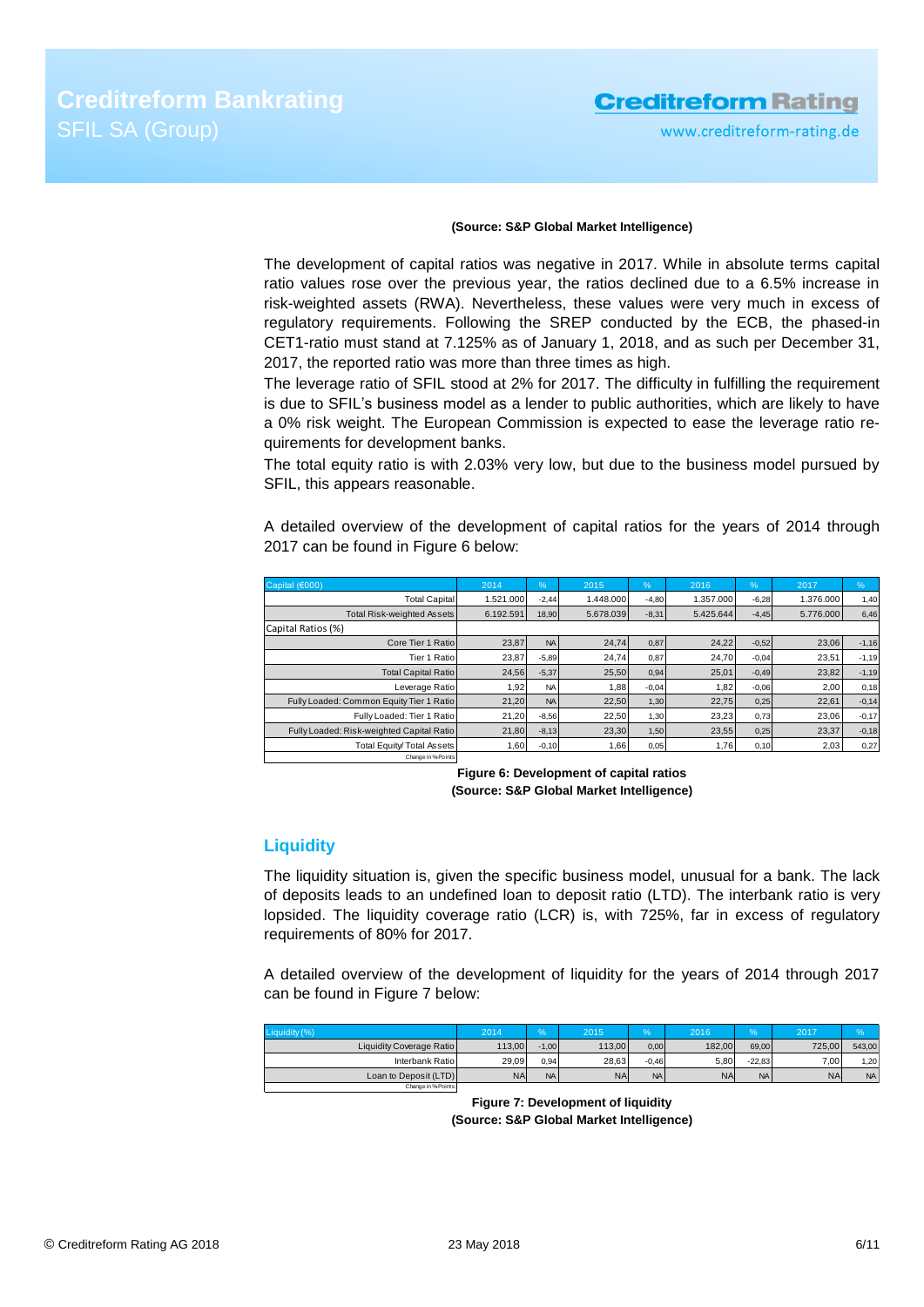# **Conclusion**

The rating of SFIL SA (Group) is predominantly affected by our opinion that there is almost certain support of the French Republic (CRA Rating: AA- on 28 July 2017) in the event of financial distress. This owes to the fact that the bank benefits from explicit state guarantees. The French government has the legal obligation to protect the economic basis of SFIL and maintain its financial viability. Banque de France may ask shareholders (the French Republic as direct and indirect owner of SFIL SA) to provide necessary support under Art. 511-542, French Monetary and Financial Code. In addition, we assume therefore a public interest of the French authorities in the business operations of the bank.

Regardless of the probability of state support, SFIL SA can look back at a satisfactory year of operations.

Operating income has hit a record high, as did the operating profit through a lagging increase in operating expense. A net write-up of assets lead to the highest net profit for SFIL SA since its founding. As a direct result, key earnings figures increased at the same pace, while obviously lagging behind more profit-oriented commercial peers.

The asset quality is, due to engaging mainly public sector entities, very good. NPL as well as RWA ratios are far below those of other banks.

SFIL refinances itself predominantly through CAFFIL, via the issuing of French covered bonds. Debt issued through either entity is classified as LCR Level 1, and as such SFIL benefits from very low refinancing costs, which in turn also benefits its customers. Through the dense network of LBP, SFIL enjoys thorough geographic penetration of business, and services clients from very small to very large.

Due to the very low RWA ratio stemming from its low risk investments, SFIL enjoys very high regulatory capital ratios, which are far in excess of regulatory requirements.

The liquidity situation in 2017 was very much satisfactory.

In the near future, growing regulation, ongoing digitalization and the ECB's low interest rate policy pose a general challenge to all banks. However, as an interest rate reversal is becoming more likely, the business model pursued by SFIL actually makes the bank relatively insensitive to the interest rate environment, as every interest position is hedged and the bank holds no demand deposits from customers. As such, the bank is not affected by the transformation margin reduction in a low interest rate environment.

In a scenario analysis, the rating remained unchanged in the "best case" scenario, and slightly worse in the "worst case" scenario. The rating is specifically sensitive to changes in the rating of the French Republic. A downgrade in the rating of the French Republic will most likely coincide with a downgrade in the rating of SFIL SA (Group), while an upgrade may not necessarily coincide with an upgrade. The ratings of bank capital and (preferred) senior unsecured debt would behave similarly due to our rating mechanics. These ratings are especially sensitive to changes in total equity, to the bank capital, and debt structure in general.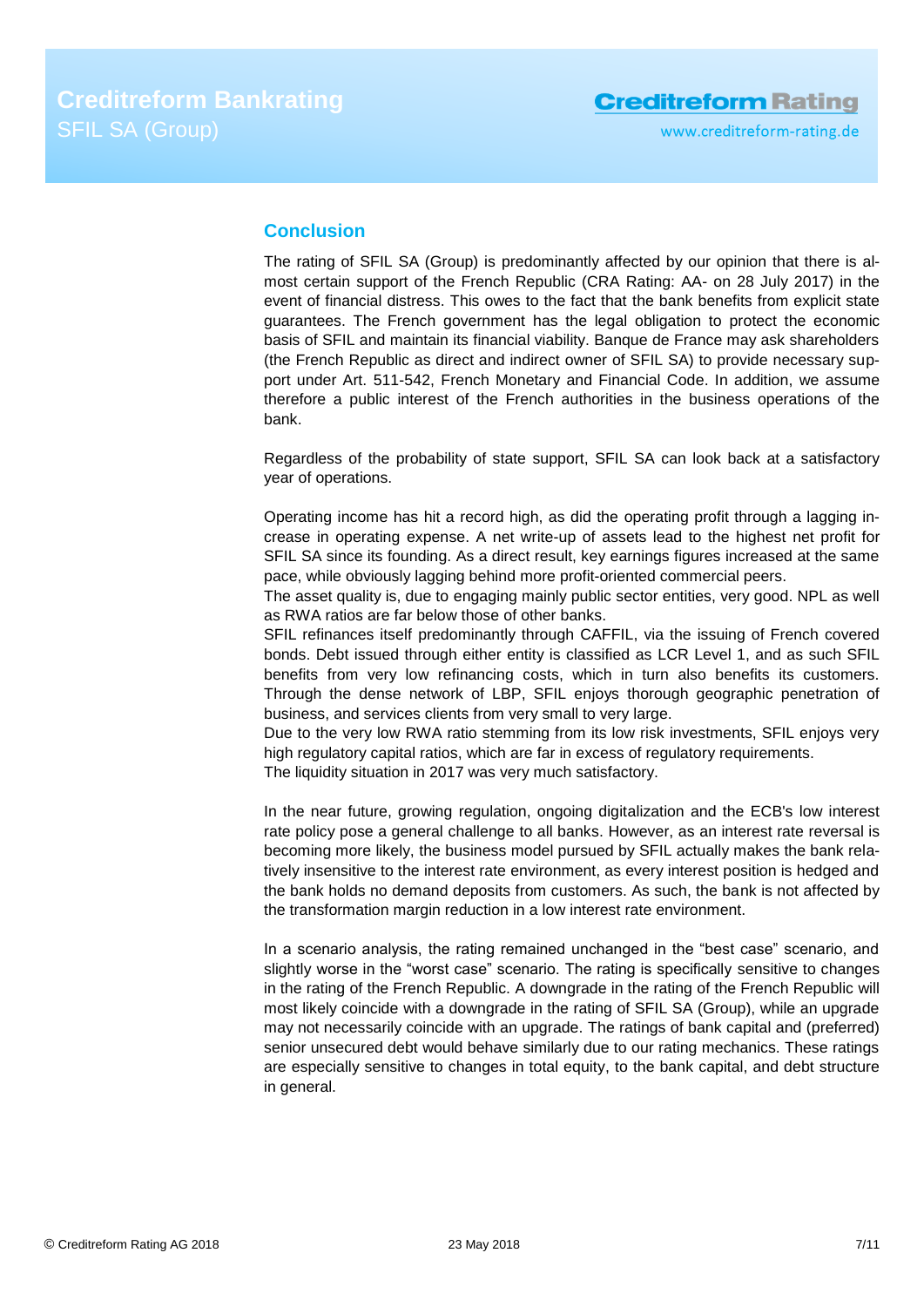# <span id="page-7-0"></span>**Ratings Detail**

**Bank ratings**

The bank ratings are dependent on a host of quantitative and qualitative factors. An improvement in either sub-category may result in a higher rating score.

LT Issuer / Short-Term / Outlook **AA- / L1 / Stable**

**Bank Capital and Debt Instruments Ratings**

The ratings for bank capital and debt instruments are inter alia dependent on subordination and relative size of the instrument class, based on the long-term issuer rating of the bank.

| Tier 1 (AT1):                     |     |
|-----------------------------------|-----|
| Tier 2 (T2):                      |     |
| 'preferred senior unsecured debt: | AA- |

**Ratings Detail and History**

| <b>Ratings</b>                                      |                    |                         |               |  |
|-----------------------------------------------------|--------------------|-------------------------|---------------|--|
| <b>Bank Capital und Debt Instruments</b>            |                    |                         |               |  |
| Instruments                                         | <b>Rating Date</b> | <b>Publication Date</b> | Ratings       |  |
| Senior Unsecured / T <sub>2</sub> / AT <sub>1</sub> | 23.05.2018         | 24.05.2018              | $AA-/-/-$     |  |
|                                                     |                    |                         |               |  |
| <b>Bank Issuer Ratings</b>                          |                    |                         |               |  |
| Type                                                | <b>Rating Date</b> | <b>Publication Date</b> | Ratings       |  |
| LT Issuer / Outlook / Short-Term                    | 23.05.2018         | 24.05.2018              | AA-/L1/Stable |  |
| Figure 8: Ratings Detail and History                |                    |                         |               |  |

© Creditreform Rating AG 2018 23 May 2018 8/11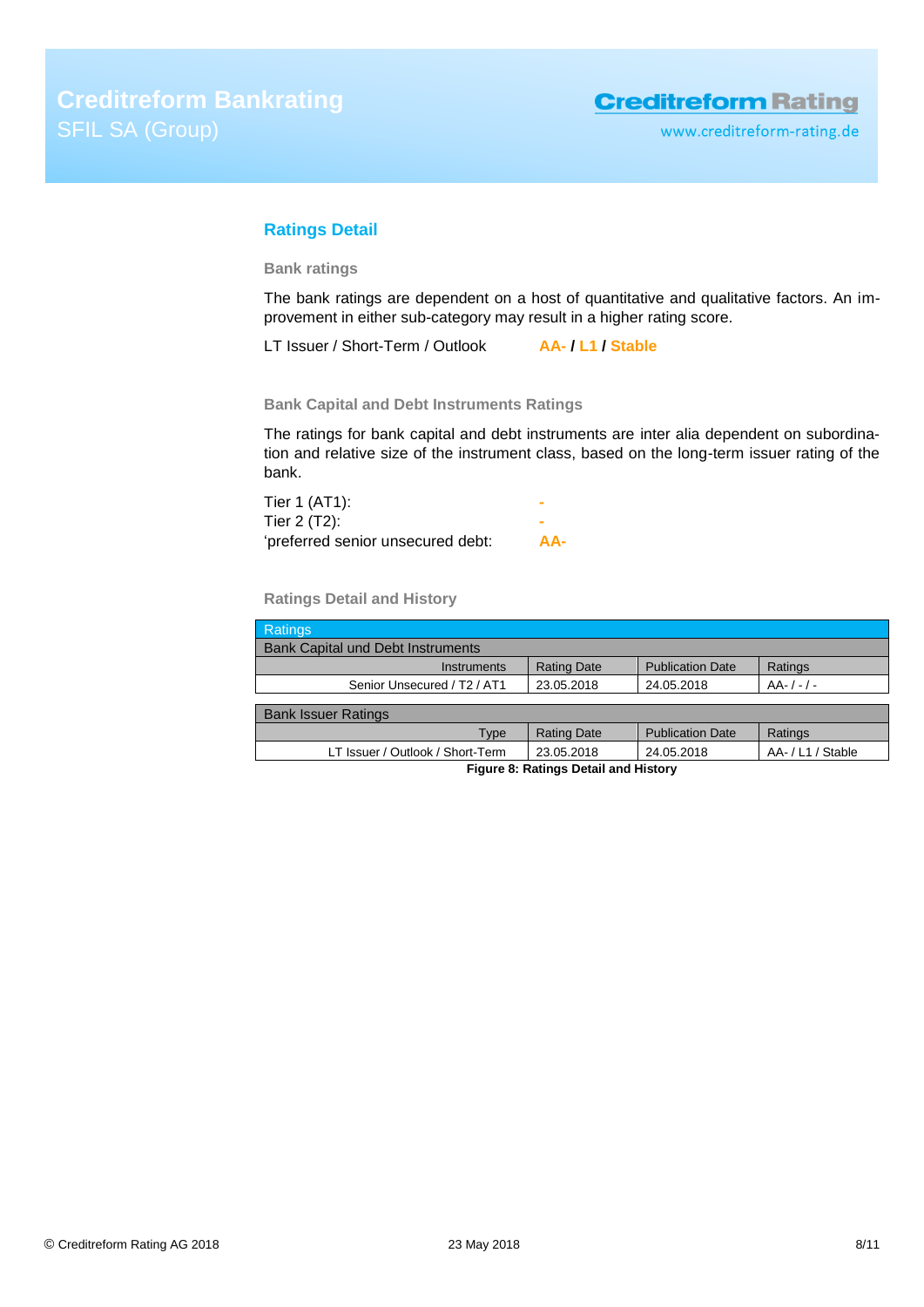### **Regulatory**

Creditreform Rating AG was neither commissioned by the rating object nor by any other third parties for the rating. The analysis took place on a voluntary basis by Creditreform Rating AG and is to be described in the regulatory sense as an unsolicited rating.

The rating is based on publicly available information and internal evaluation methods for the rated bank. The quantitative analysis is based mainly on the latest annual accounts, interim reports, other investor relations information of the bank, and calculated key figures by S&P Global Market Intelligence subject to a peer group analysis were 19 competing institutes.

The information and documents processed satisfied the requirements according to the rating system of Creditreform Rating AG published on the website www.creditreformrating.de. The rating was carried out on the basis of the rating methodology for unsolicited bank, the methodology for the rating of bank capital and unsecured debt instruments as well as the methodology for government-related banks in conjunction with Creditreform`s basic document "Rating Criteria and Definitions".

On 23 May 2018, the rating was presented by the analysts to the rating committee and adopted in a resolution.

The rating result was communicated to SFIL SA and the preliminary rating report was made available to it.

The rating is subject to one-year monitoring from the creation date (see cover sheet). Within this period, the rating can be updated. At the latest after one year, a follow-up is required to maintain the validity of the rating.

In 2011 Creditreform Rating AG was registered within the European Union according to EU Regulation 1060/2009 (CRA-Regulation). Based on the registration, Creditreform Rating AG (CRA) is allowed to issue credit ratings within the EU and is bound to comply with the provisions of the CRA-Regulation.

### **Conflict of Interests**

No conflicts of interest were identified during the rating process that might influence the analyses and judgements of the rating analysts involved or any other natural person whose services are placed at the disposal or under the control of Creditreform Rating AG and who are directly involved in credit rating activities or in approving credit ratings and rating outlooks.

In case of providing ancillary services to the rated entity, CRA will disclose all ancillary services in the credit rating report.

### **Rules on the Presentation of Credit Ratings and Rating Outlooks**

The approval of credit ratings and rating outlooks follows our internal policies and procedures. In line with our 'Rating Committee' policy, all credit ratings and rating outlooks are approved by a rating committee based on the principle of unanimity.

To prepare this credit rating, CRA has used following substantially material sources:

- 1. Transaction structure and participants
- 2. Transaction documents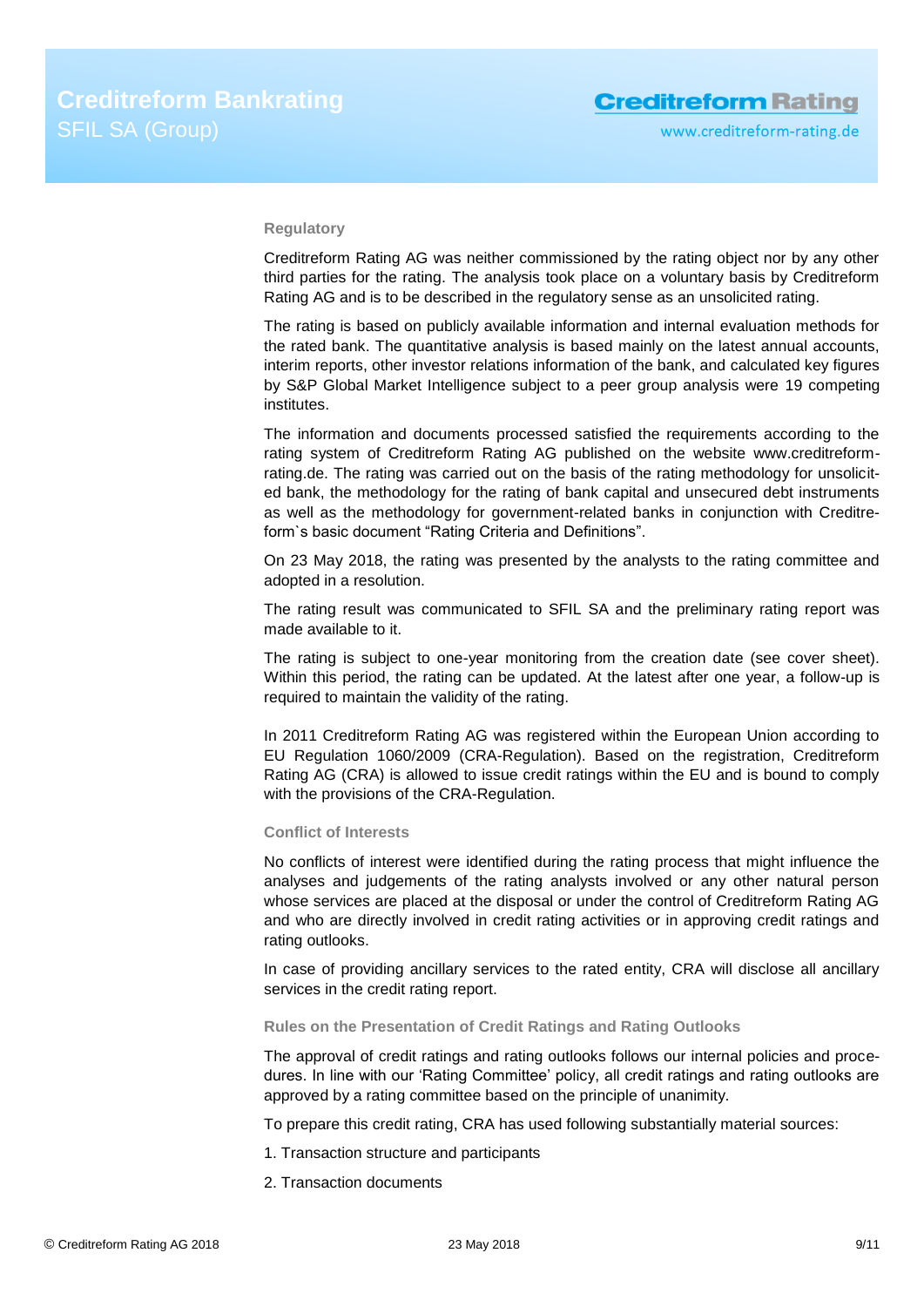### 3. Issuance documents

There are no other attributes and limitations of the credit rating or rating outlook other than those displayed on the CRA website. Furthermore CRA considers satisfactory the quality and extent of information available on the rated entity. In regard to the rated entity Creditreform Rating AG regarded available historical data as sufficient.

Between the time of disclosure of the credit rating to the rated entity and the public disclosure, no amendments were made to the credit rating.

The 'Basic Data' information card indicates the principal methodology or version of methodology that was used in determining the rating, with a reference to its comprehensive description.

In cases where the credit rating is based on more than one methodology or where reference only to the principal methodology might cause investors to overlook other important aspects of the credit rating, including any significant adjustments and deviations, Creditreform Rating AG explains this fact in the rating report and indicates how the different methodologies or other aspects are taken into account in the credit rating. This information is integrated in the credit rating report.

The meaning of each rating category, the definition of default or recovery and any appropriate risk warning, including a sensitivity analysis of the relevant key rating assumptions such as mathematical or correlation assumptions, accompanied by worst-case scenario credit ratings and best-case scenario credit ratings are explained.

The date at which the credit rating was initially released for distribution and the date when it was last updated including any rating outlooks is indicated clearly and prominently in the 'Basic Data' card as a "rating action"; initial release is indicated as "initial rating", other updates are indicated as an "update", "upgrade" or "downgrade", "not rated", "confirmed", "selective default" or "default".

In the case of a rating outlook, the time horizon is provided during which a change in the credit rating is expected. This information is available within 'Basic Data' information card.

In accordance to Article 11 (2) EU-Regulation (EC) No 1060/2009, a registered or certified credit rating agency shall make available, in a central repository established by ESMA, information on its historical performance data including the rating transition frequency and information about credit ratings issued in the past and on their changes. Requested data are available at the ESMA website: https://cerep.esma.europa.eu/cerepweb/statistics/defaults.xhtml.

An explanatory statement of the meaning of Creditreform`s default rates are available in the credit rating methodologies disclosed on the website.